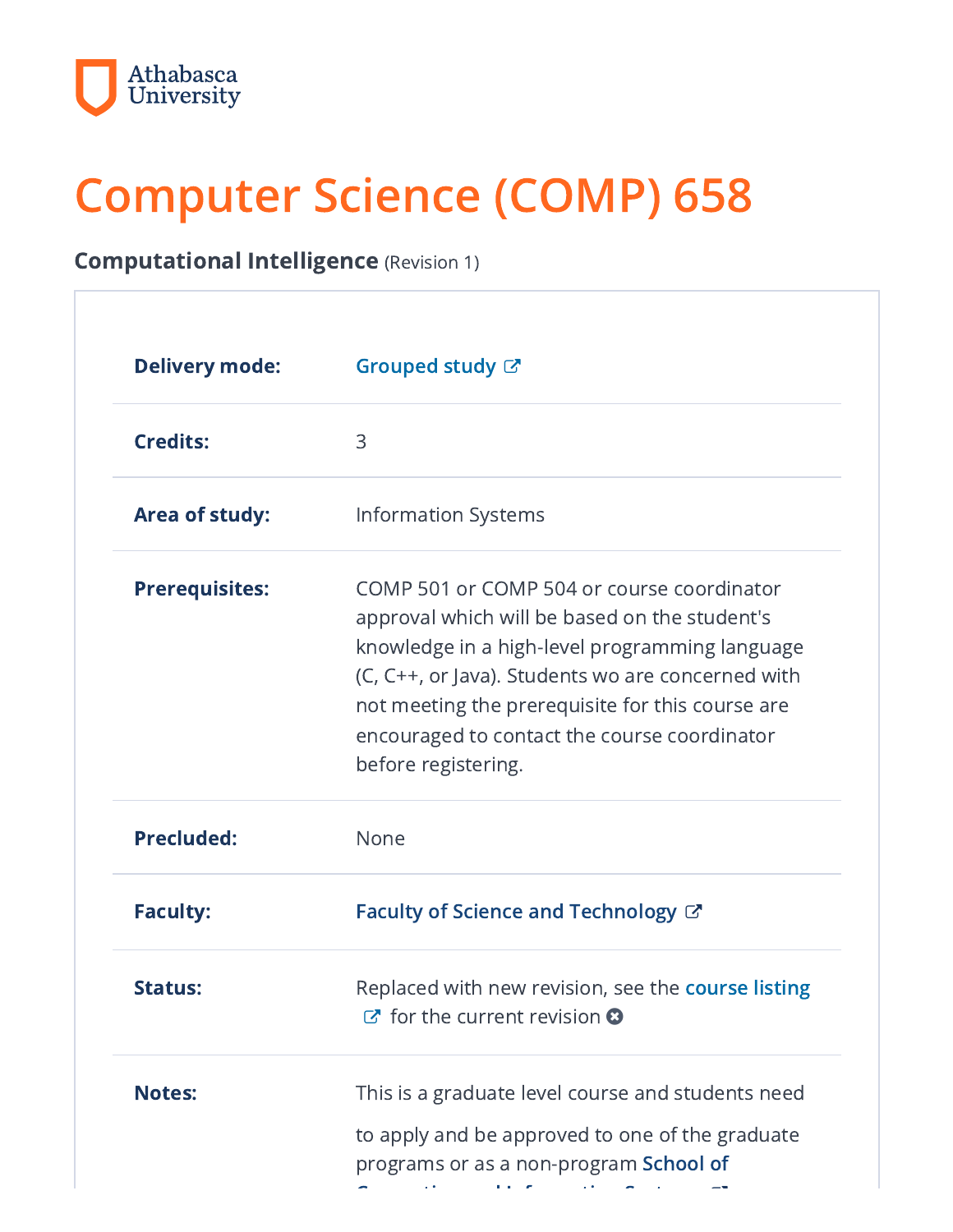#### Computing and [Information](https://www.athabascau.ca/science-and-technology/about/discover-our-academic-disciplines/school-of-computing-and-information-systems.html) Systems  $G$

graduate student in order to take this course. Minimum admission requirements must be met. Undergraduate students who do not meet admission requirements will not normally be permitted to take this course.

#### **Instructor:** Dr. [Sabine](https://www.athabascau.ca/science-and-technology/our-people/sabine-graf.html) Graf **び**

## **Overview**

Computational Intelligence (CI) is a relatively new area which is becoming more and more important in society today and in the future, especially due to the growing possibilities of gathering data and the need for intelligent systems. CI deals with nature-inspired computational methodologies and approaches to solve complex problems for real world challenges to which traditional methodologies and approaches are ineffective or infeasible. As such, CI methodologies and approaches aim at creating intelligent systems by using innovative and nature-inspired algorithms.

This course is designed for those who are interested in designing and developing intelligent systems and/or are about to start research in computational intelligence. The course will focus on the main CI approaches and methodologies, namely artificial neural networks, genetic algorithms, swarm optimization, and fuzzy systems. The course is a research-based course and therefore focuses on leading students to investigate the current state of research in CI areas as well as to gain comprehensive theoretical knowledge from scientific research about the basic concepts and features of CI methodologies and approaches. The course is very practical-oriented and hands-on since it focuses on showing students real world applications of CI approaches and guides them to use their theoretical knowledge to design and build CI algorithms for solving real world problems. Furthermore, the course aims at encouraging students to critically think and reflect about the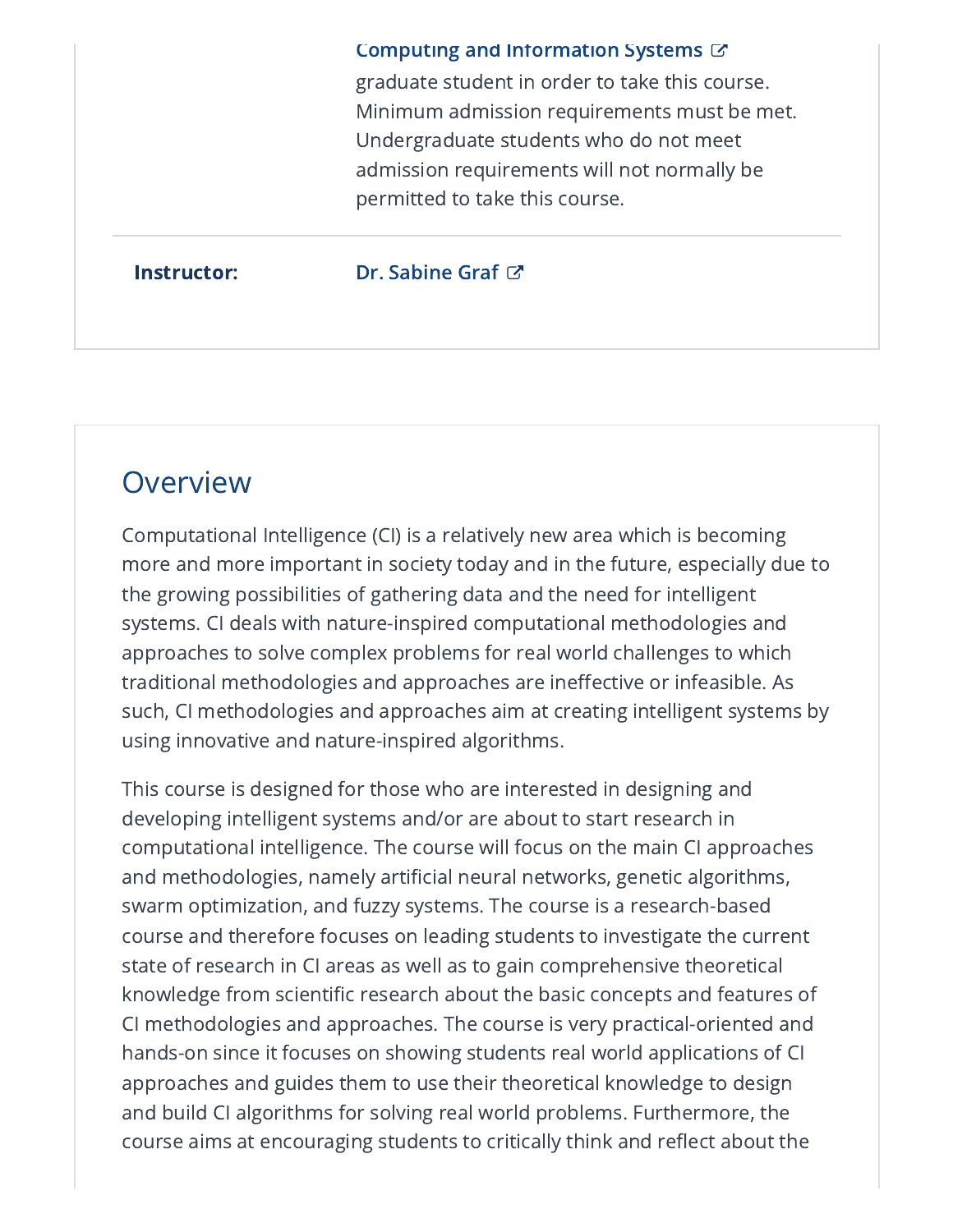learned concepts and algorithms as well as emphasizes discussions among students on CI related topics.

## **Outline**

#### Unit 0: Course Overview

In this unit, students will get familiar with the elements of this course and how to use them in the learning process. These elements include the study guide, web resources, assignments, discussion forums, etc.

### Unit 1: Introduction to Computational Intelligence

This unit will lead students to go through several important overview literatures regarding the fundamental ideas and researches of computational intelligence. Moreover, the unit will point out the key conferences, journals and societies related to computational intelligence.

### Unit 2: Artificial Neural Networks

This unit will lead students to go through several important literatures on the topic of artificial neural networks (ANN). Students will learn about the general concept of ANN, different types of ANN, different types of learning (supervised and unsupervised learning), and applications of ANN algorithms in real world. At the end of the unit, students will be asked to reflect about what they have learned and discuss about questions related to ANN with each other in a discussion forum as part of their participation marks.

#### Unit 3: Genetic Algorithms

This unit will lead students to go through several important literatures on the topic of genetic algorithms (GA). Students will learn about the general concept and features of GAs, different types of GAs, different strategies of using GA features, and applications of GA algorithms in real world. At the end of the unit, students will be asked to reflect about what they have learned and discuss about questions related to GA with each other in a discussion forum as part of their participation marks.

#### Unit 4: Swarm Optimization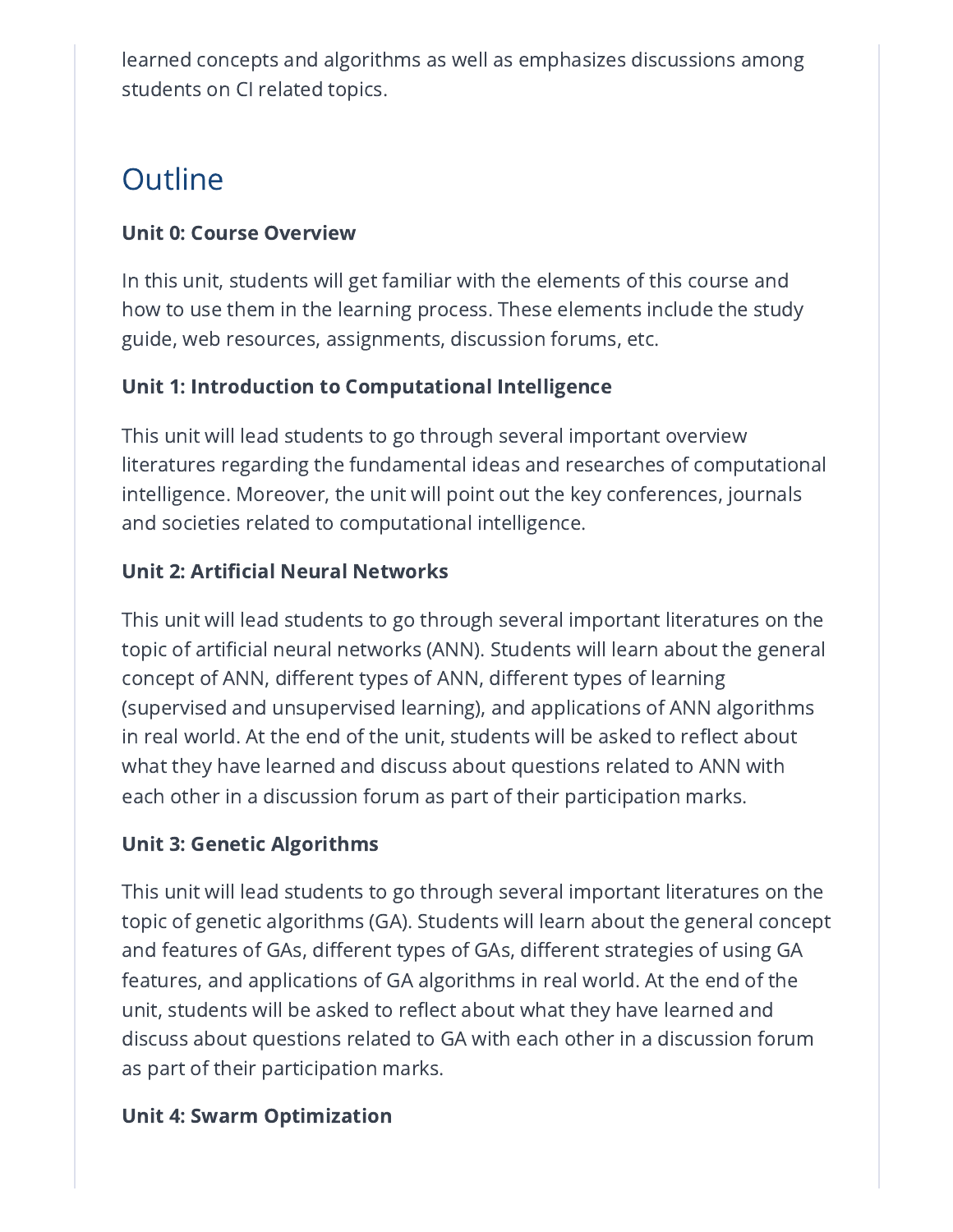This unit will lead students to go through several important literatures on the topic of swarm optimization. Students will learn about the general concept and features of swarm optimization, different types of swarm optimization algorithms and their concepts/features, and applications of swarm optimization algorithms in real world. At the end of the unit, students will be asked to reflect about what they have learned and discuss about questions related to swarm optimization with each other in a discussion forum as part of their participation marks.

### Unit 5: Fuzzy Systems

This unit will lead students to go through several important literatures on the topic of fuzzy systems. Students will learn about the general concept and features of fuzzy systems, different strategies for using features of fuzzy systems, and applications of fuzzy systems in real world. At the end of the unit, students will be asked to reflect about what they have learned and discuss about questions related to fuzzy systems with each other in a discussion forum as part of their participation marks.

#### Unit 6: Hybridization of CI Algorithms

This unit will lead students to go through several important literatures on the topic of hybridization of computational intelligence algorithms. Students will learn about why such hybrid algorithms can be beneficial, the general concepts of how to combine algorithms, different types of hybrid algorithms and their benefits, and applications of such hybrid algorithms in real world. At the end of the unit, students will be asked to reflect about what they have learned and discuss about questions related to hybridization of CI algorithms with each other in a discussion forum as part of their participation marks.

## **Objectives**

- $\bullet~$  gain comprehensive theoretical knowledge as well as practical skills related to the design, implementation and analysis of CI approaches, algorithms and methods.
- $\bullet~$  explain, critically review, and discuss research papers in areas of CI; independently analyse research papers in areas of CI and write literature review papers on topics of CI;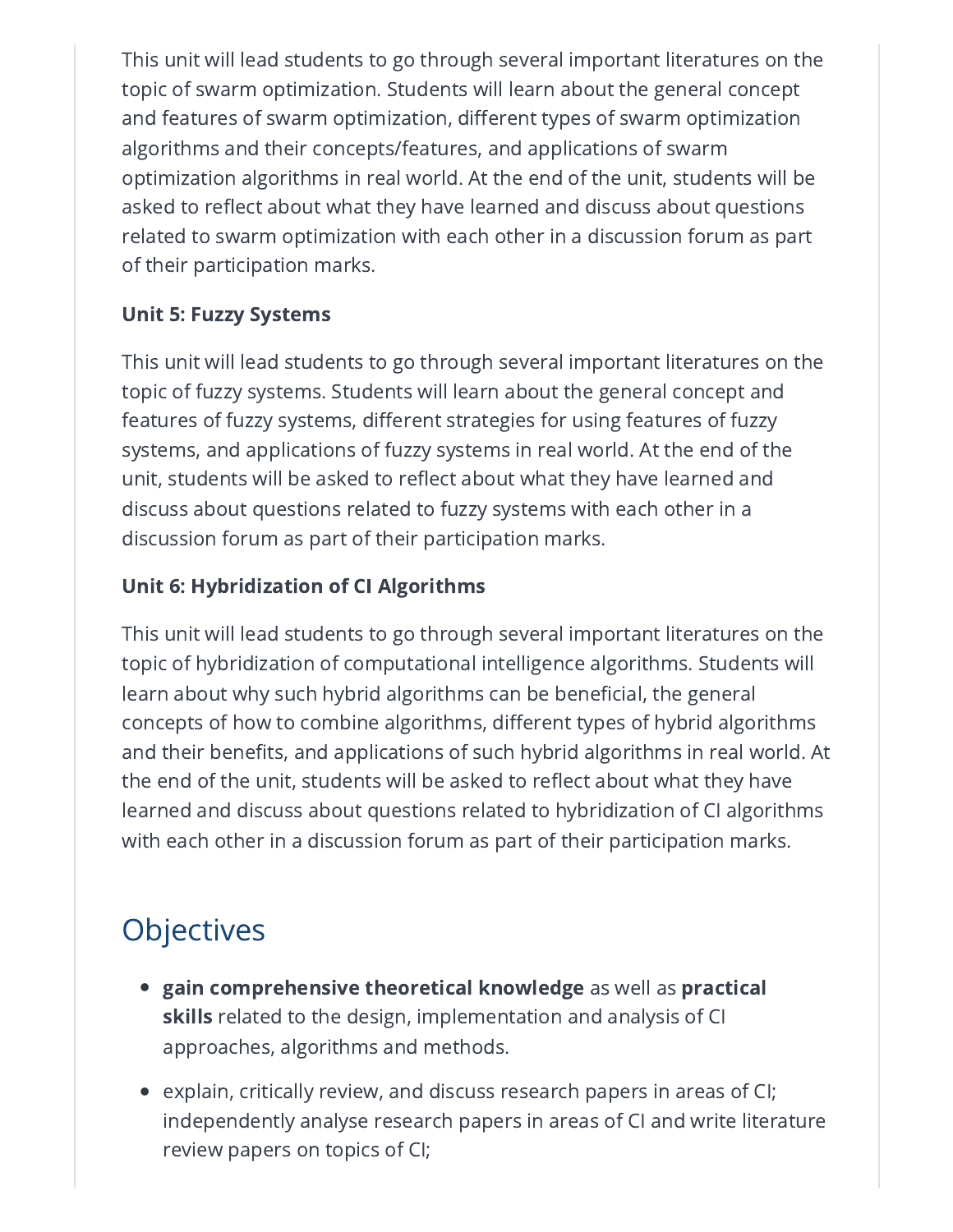- discuss and argue about current topics in CI;
- design and build CI algorithms and approaches to real-life problems, analyse and improve these algorithms and approaches, as well as argue, justify and discuss decisions made during the development processes

## Evaluation

To **[receive](http://calendar.athabascau.ca/grad/current/additional/grad-glossary.php#credit) credit**  $\mathbb{Z}^{\bullet}$  for COMP 658, you must achieve a cumulative course grade of **B- (70 [percent\)](https://ous.athabascau.ca/policy/registry/graduategrading.pdf)**  $\boxtimes$  or better. Your cumulative course grade will be based on the following assessment.

1

| <b>Activity</b>     | Weight |
|---------------------|--------|
| Assignment 1        | 25%    |
| <b>Assignment 2</b> | 20%    |
| Assignment 3        | 20%    |
| Assignment 4        | 20%    |
| Participation       | 15%    |
| <b>Total</b>        | 100%   |

## **Materials**

The reading materials for this course will be taken entirely from web-based resources, accessible freely on the web or via our AU online library, and will include scientific papers as well as online tutorials and webpages. These materials aim at presenting our students on one hand with the basics in CI and on the other hand with current research in this field.

All materials of this course will be made available through a link guide on the course Web site.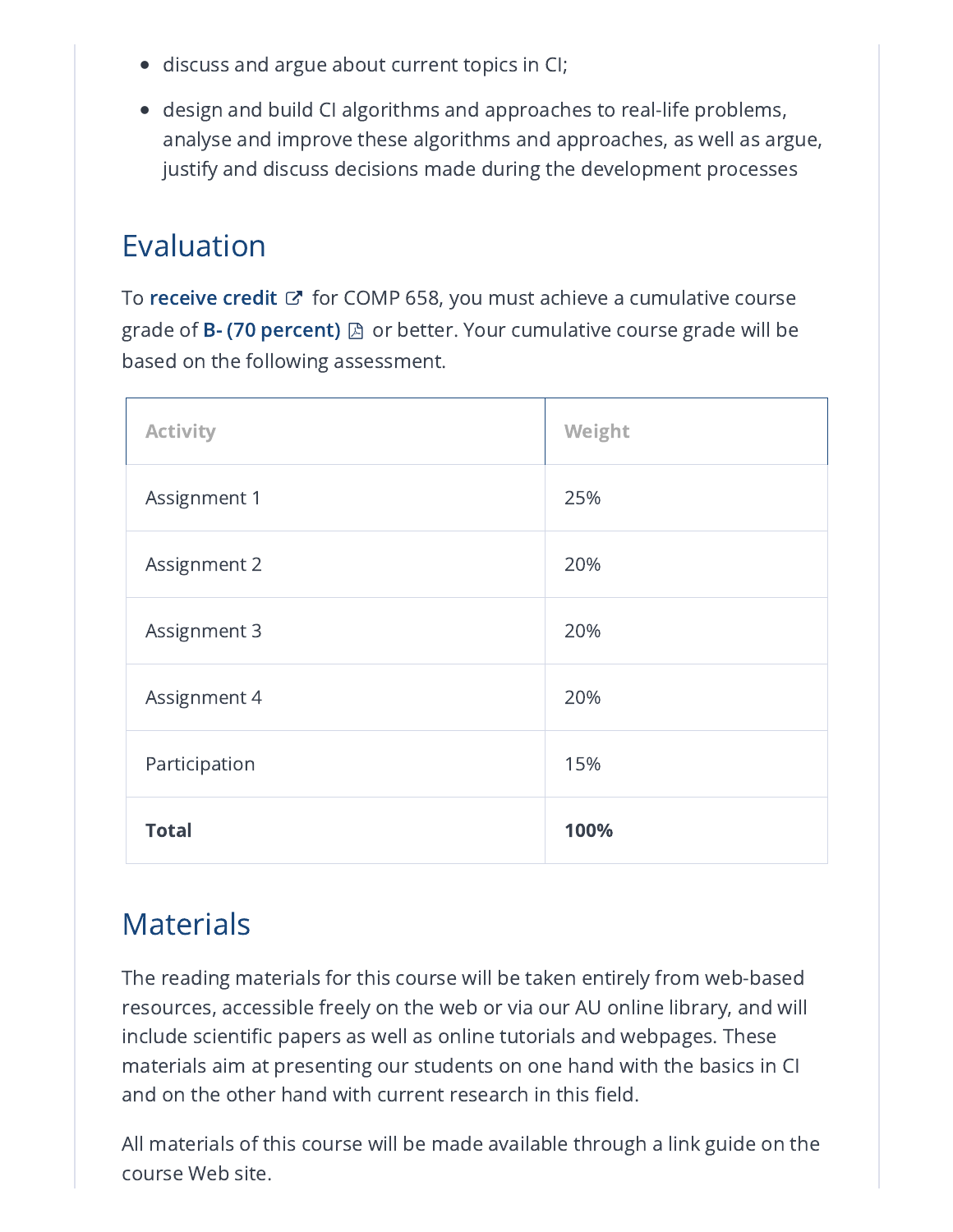## Other Materials

Additionally, the course will include:

- the study guide of the course
- detailed descriptions of the requirements for the assignments
- discussion forums (for announcements and for students to discuss with each other)
- a course evaluation form

## Special Course Features

COMP 658 will be offered in paced electronic mode. Online paced study is facilitated through a variety of computer mediated communication options, and can be completed at the student's workplace or home.

COMP 658 encourages and requires interaction and discussions between students through discussion forums. Furthermore, it includes innovative features such as peer-reviewing and presentations.

## Special Note

Students registered in this course will NOT be allowed to take an extension due to the nature of the course activities.

## Important links

- > Future Course [Offerings](https://www.athabascau.ca/science-and-technology/resources/school-of-computing-information-systems/master-of-science-in-information-systems/master-of-science-in-information-systems-course-offerings.html)  $C^*$
- **> [Important](https://www.athabascau.ca/calendar/graduate/fst/master-of-science-in-information-systems.html#academicschedule) Dates and Deadlines C'**
- **> MScIS Contact [Information](https://www.athabascau.ca/science-and-technology/about/contact-us.html) &**